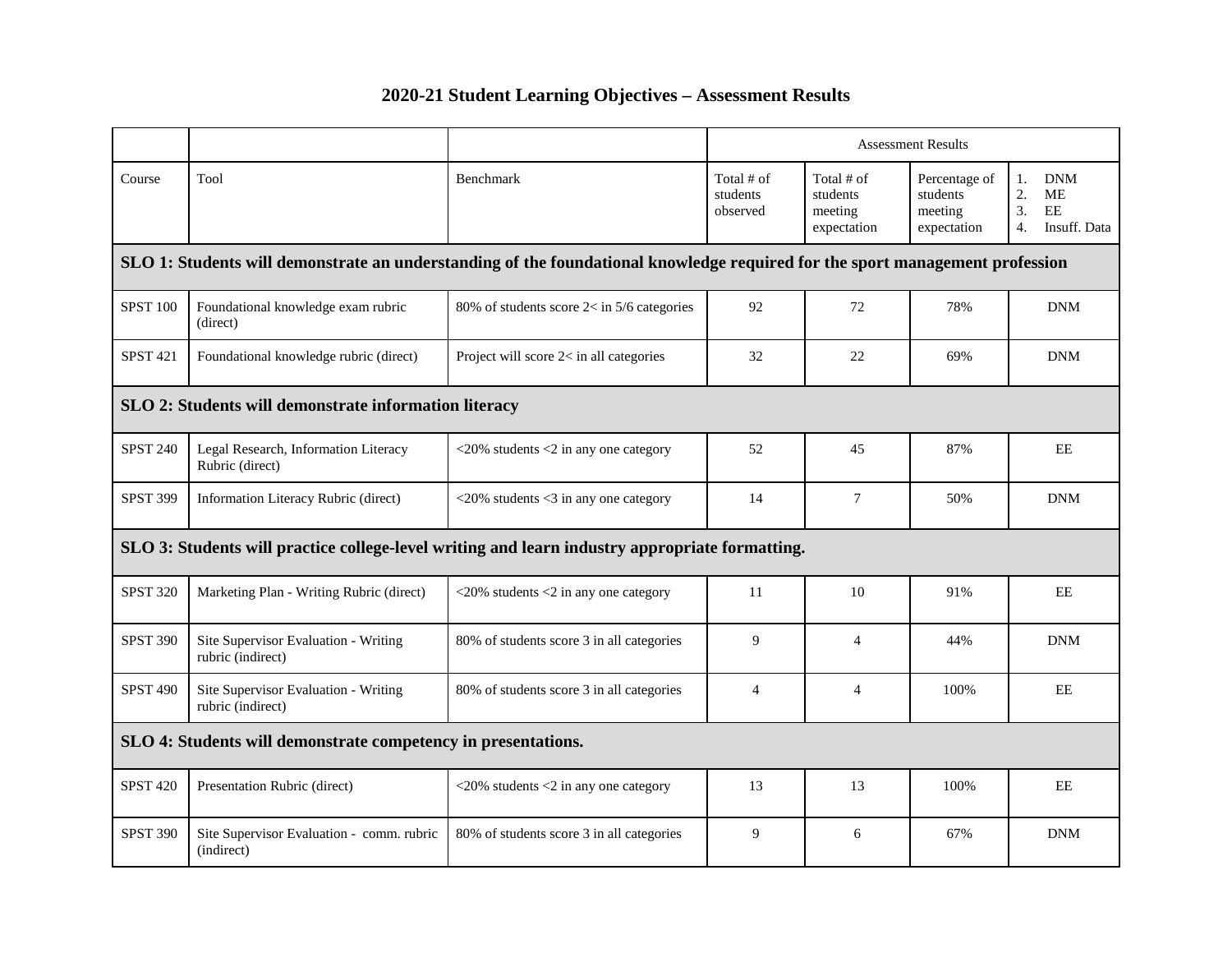| <b>SPST 490</b>                                                                                                             | Site Supervisor Evaluation - comm. rubric<br>(indirect) | 80% of students score 3 in all categories    | 15 |    | 47%   | <b>DNM</b> |
|-----------------------------------------------------------------------------------------------------------------------------|---------------------------------------------------------|----------------------------------------------|----|----|-------|------------|
| SLO 5: Students will satisfactorily complete applied learning assignments by practicing the role of industry professionals. |                                                         |                                              |    |    |       |            |
| <b>SPST 215</b>                                                                                                             | Applied Learning Rubric (direct)                        | 80% of students score $2<$ in all categories | 25 | 19 | 76%   | <b>DNM</b> |
| <b>SPST 280</b>                                                                                                             | Applied Learning Rubric (direct)                        | 90% of students score $2<$ in all categories | 42 | 30 | 71%   | <b>DNM</b> |
| <b>SPST 399</b>                                                                                                             | Applied Learning Rubric (indirect)                      | 90% of students score $2<$ in all categories | 14 | 14 | 100\% | EE         |
| SLO 6: Students will employ networking skills in experiential opportunities                                                 |                                                         |                                              |    |    |       |            |
| <b>SPST 390</b>                                                                                                             | Networking rubric (direct)                              | 80% of students score 3 in all categories    | 9  | 9  | 100%  | EE         |
| <b>SPST 490</b>                                                                                                             | Networking rubric (direct)                              | 80% of students score 3 in all categories    | 15 | 14 | 93%   | EE         |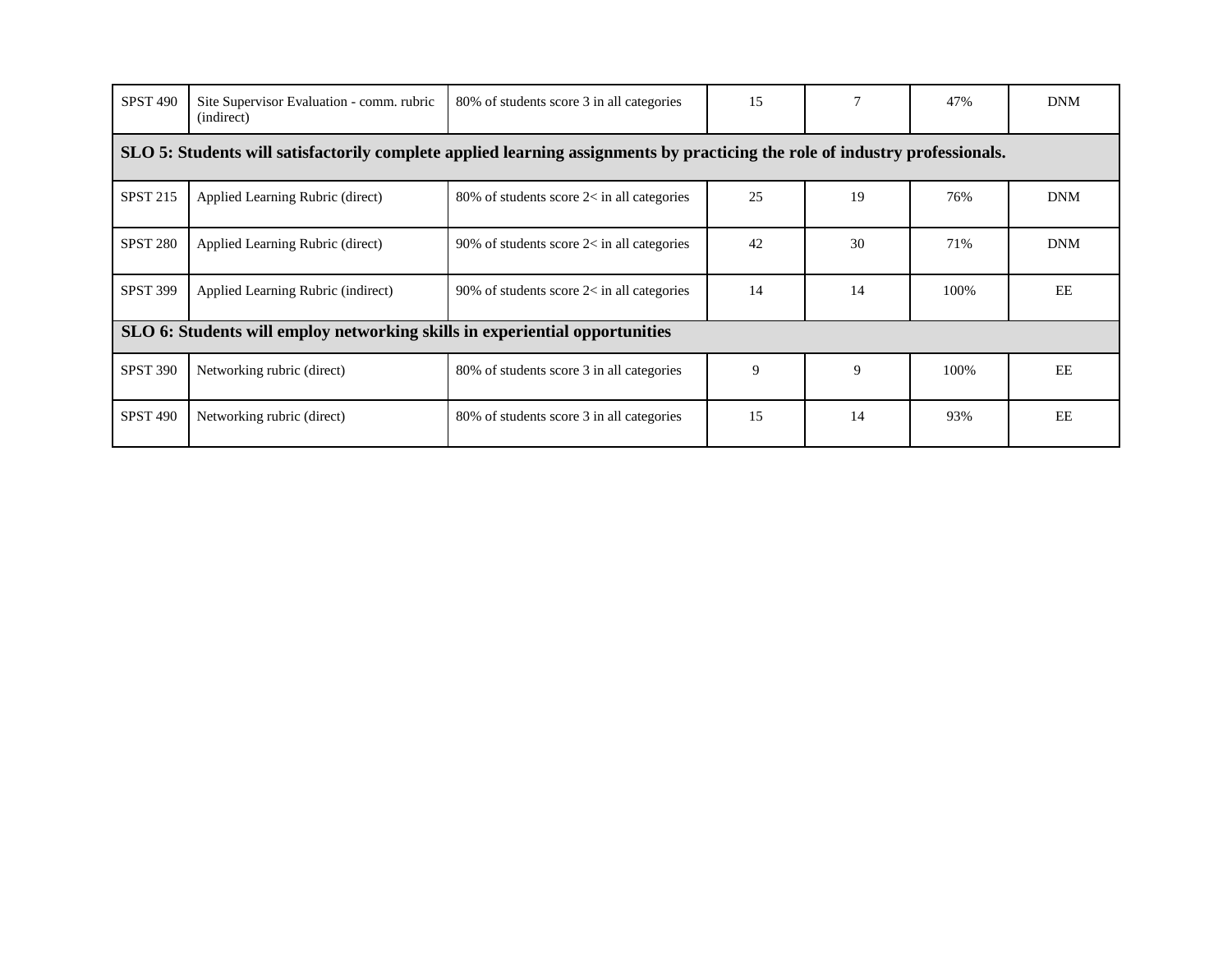**SLO 1, Measure 1** - The revision of the SPST 100 exam better captured the level of student learning. While the content covered did not change, the way it was being measured allowed for students' foundational knowledge in the many areas of the field to be more accurately demonstrated. Moving forward, the instructors will continue to keep the level of student in mind when designing assessment tools. Our spring semester intro classes were much more mixed with majors and non-majors than the fall sections and this particular group struggled grasping some of the concepts. The spring 2021 semester also saw a lot of transience in terms of location of their learning as students would go remote for periods of time or daily and that created pedagogical challenges trying to develop a diverse class plan to meet the more diverse class in terms of discipline. Going forward, the spring semester sections require a lower baseline of entry understanding and different approaches to teaching that hopefully are available in a more structured class format (face to face or online).

**SLO 1, Measure 2** - The fall capstone project met the benchmark, but the spring project did not. With part of the class permanently remote and others sometimes remote and sometimes on campus, a lack of consistent and effective communication was a strong contributor to the lack of performance. It was very challenging to develop true team cohesion as many individuals in this class could not get past prior work experiences with some of their classmates. Despite working to develop trust between individuals and interaction modeling more than is normally done by the instructor, this class was not able to successfully execute the project. Moving forward, the instructor will reduce the amount of content at the beginning of the course and develop new activities that work to build group cohesion. More time will also be spent explaining the standard that is expected within the project and requiring students to explore quality projects done by previous semesters of students.

**SLO 2, Measure 1** - This was a unique year that had a number of students remote and others in person with the location of each student changing daily. It was a challenge to engage the broader class with the librarian and to work with students along the way on their projects as there was so much fluidity to their status, location, health, and overall emotional buy-in to school. However, throughout the year, many students were able to perform in the manner expected. We hope that with the Apple 1:1 initiative next academic year that will create a new baseline for material access as well as a return to "normal" on campus learning for all, this SLO percentage will increase.

**SLO 2, Measure 2** - Very little time during our limited class meetings was spent on information retrieval. As the research methods were the more complex topics, I devoted more time to those concepts which I feel resulted in the lower score in this area. The lower score in the usage of information is likely a result of teams working remotely and separately. Because of social distancing and our move off campus, it was more on teams to find independent time to work through these issues rather than really working together during class time where immediate feedback was possible. When I teach this class in the future, I will implement more activities regarding the acquiring of information and provide strategies for teams to work through the writing and editing processes.

**SLO 3, Measure 1** - Students continue to perform well on this assignment as it is more applied and therefore taken more seriously by students. Areas where students usually perform poorly, sources and evidence, are less prominent in this writing task which makes it easier to exceed expectations. Moving forward, we will continue to use this assignment while also discussing elements of industry specific writing standards that will help students transfer the knowledge from this class into their field experiences.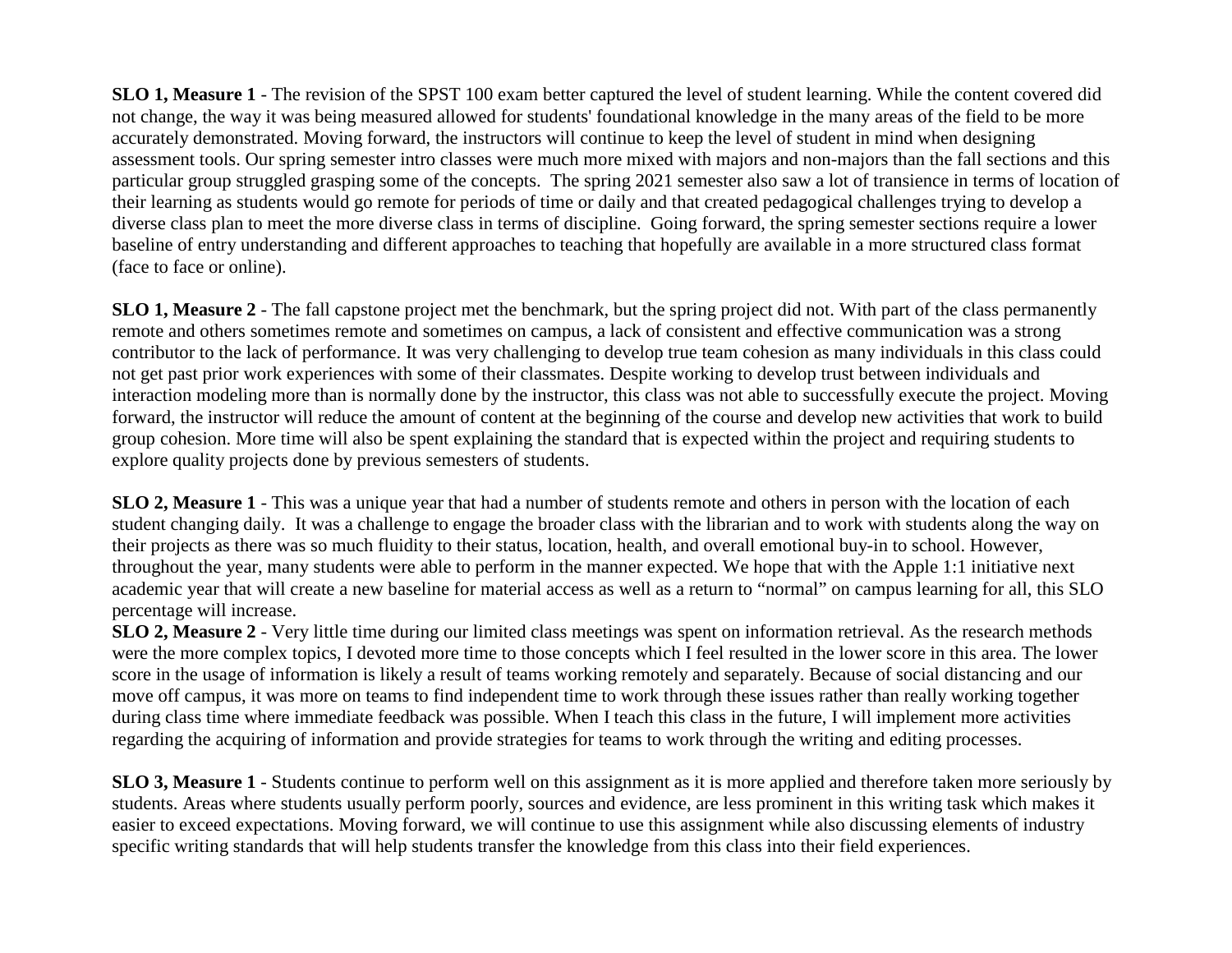**SLO 3, Measure 2** - All nine students earned a rating of above average or better, so while the benchmark was not met it offers a lot of encouragement about our students' performance in a professional setting. The dominant feedback from supervisors was the need for students to understand professional writing (rather than academic writing) and the desire to communicate via email in an efficient manner. Additional resources on email etiquette and professional writing will be provided during future semesters. **SLO 3, Measure 3 -** The students' performance in 490 as compared to 390 shows the improvement we hope to see in students between their first official experiential learning placement and their second one.

**SLO 4, Measure 1** - This is where the silver lining of online education may have paid off. All students had to become quite adept and clearly articulating themselves to survive the time of Zoom. In this way, their level of comfort with an audience and eye contact is almost guaranteed. The physical gestures that could have been distracting were minimized because most of the body was not seen on the Zoom camera. When we are no longer in this situation, instructors will need to go back to emphasizing aspects of presentations that are different than what was done on Zoom and how to translate some of those positives to in-person presentations. **SLO 4, Measure 2** - Despite missing the benchmark of 80%, every student earned an above average or better on verbal communication skills. It's an encouraging sign, particularly for SPST 390 when a lot of students are engaging in their first industry experience. The recent transition of the final paper to a final presentation should help in this area as it forces students to tell their story verbally at the end of the semester. Additional resources can and will be provided for students throughout the field experience to offer tips and recommendations on communicating with supervisors and colleagues in a professional setting.

**SLO 4, Measure 3** - Verbal communication skills continue to be a point of emphasis in our program and within both required field experiences. I recently transitioned the final paper into a final presentation in order to provide another opportunity to practice/enhance verbal communication skills. Our students are adept at communicating virtually - particularly through social media - but can struggle at times when communicating verbally, particularly with an authority figure. To have all 15 students earn a rating of above average or better is certainly encouraging, but also highlights the need to continue reinforcing the importance of this skill.

**SLO 5, Measure 1** - Part of the issue was related to missing work by the students. Despite the enrollment of 25, only 23 projects could be assessed. Even if we classified these as missing data, only 82% of the students would have met the benchmark. The place that caused the most issues for students is the portion of the final project dealing with financial statements and ratios. This lesson has been taught very early in the semester and not refreshed much, if at all, after. Going forward, I am going to dedicate some more class time to this lesson initially as well as try to incorporate the concepts more throughout the semester so it hopefully stays a little fresher in the students' minds.

**SLO 5, Measure 2** - The main area of lacking was the accuracy of knowledge which I feel is a result of flipping the classroom due to COVID protocols. Because I wasn't directly teaching all content in a live setting, information was missed and students weren't given a chance to ask for clarification in real time. While I did revisit many of the more complex topics during our live sessions, I was not able to really work with individual teams because of distance requirements. Next semester, I will reconsider my balance of pre-work to inclass learning and hope that will make a difference.

**SLO 5, Measure 3** - The research partnership with one of our local town recreation departments went very well. Students were able to work with the client and then work with the instructor to effectively apply course concepts to their research proposals. The final work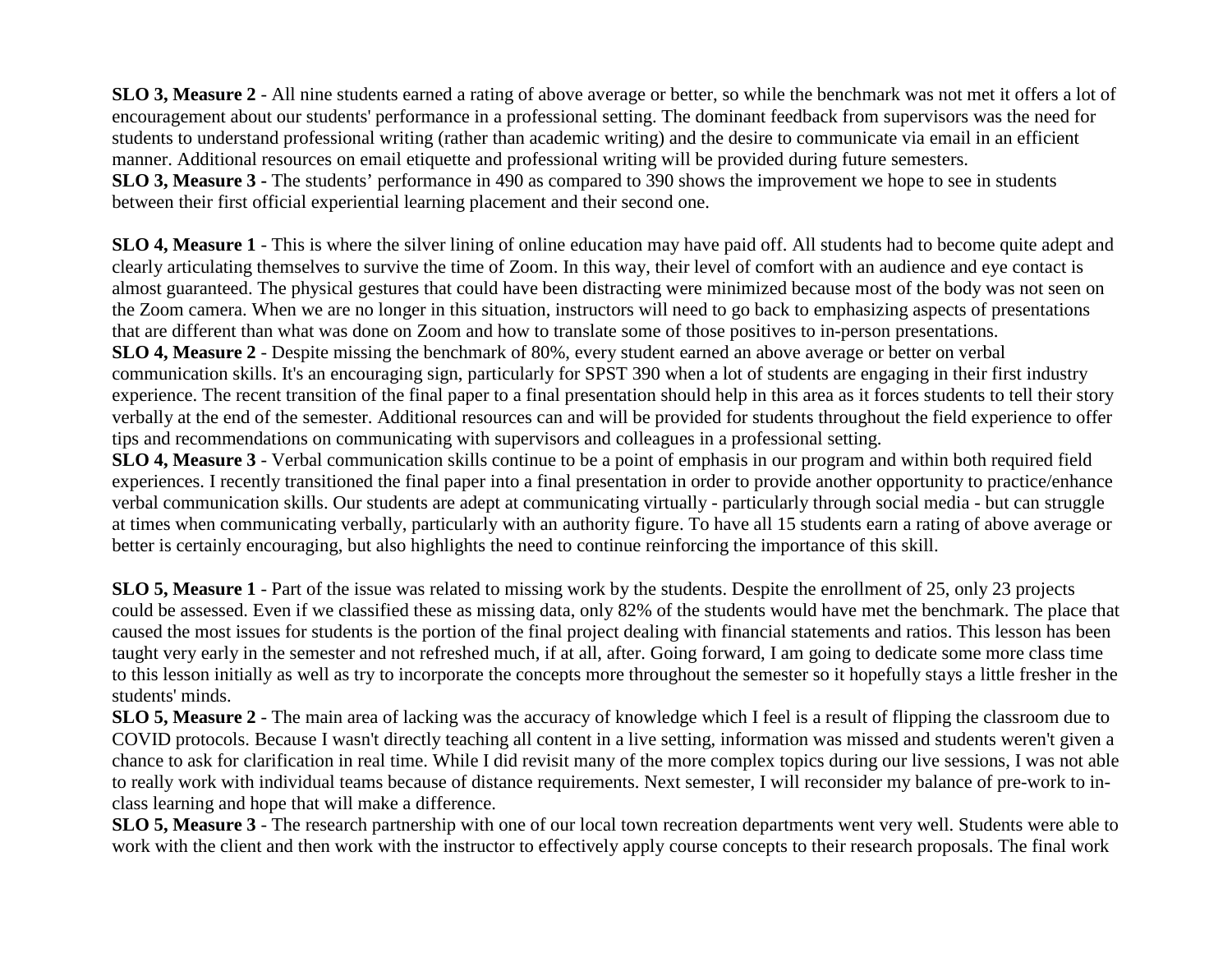product fit what the client was looking for and they have since moved forward with a modification of research plans that the students came up with. I feel that the students were more engaged with this project because of the "live" client aspect of the project. This took the work out of the hypothetical and showed them the real consequences of their work.

**SLO 6, Measure 1** - A natural byproduct of the required field experience is the organic networking that takes place each day at the student's placement. It is virtually impossible for a student to complete an internship without significantly growing their network. Relationships are formed with the student's supervisor, colleagues, and clients/customers that aid their professional development and narrow down their career options. In addition to the organic networking that takes place, students are required to complete a journal entry where they interview an industry professional who is not a direct or indirect supervisor. Students are encouraged to seek out someone from another department to better understand how their roles impact one another or to seek out someone from outside the organization to enhance their knowledge. To date, the students have done a tremendous job completing this assignment and have turned in quality reflections that show they are growing in their roles and expanding their knowledge of the field. **SLO 6, Measure 2** - A natural byproduct of the required field experience is the organic networking that takes place each day at the student's placement. It is virtually impossible for a student to complete an internship without significantly growing their network. Relationships are formed with the student's supervisor, colleagues, and clients/customers that aid their professional development and narrow down their career options. In addition to the organic networking that takes place, students are required to complete a journal entry where they interview an industry professional who is not a direct or indirect supervisor. Students are encouraged to seek out someone from another department to better understand how their roles impact one another or to seek out someone from outside the organization to enhance their knowledge. To date, the students have done a tremendous job completing this assignment and have turned in quality reflections that show they are growing in their roles and expanding their knowledge of the field. By the time students complete this assignment in SPST 490 (Internship), they have a better understanding of how the professional world works and are able to ask specific, pointed questions related to their interests.

### **Overall COVID impact on assessment**

We chose not to change our O/A plan as a result of COVID-19. While we recognize (as stated above) that there was clearly an impact on student performance and learning, we were confident in the rubrics and benchmarks that were established. After further consideration, there are changes that will be made to rubrics and language of SLO's that will make it easier for instructor reporting on benchmarks. Required hours for practicum and internship placements were adjusted on an individual basis. Practicum hours that were lost due to closure were offset by remote internships, independent studies, or course substitutions with additional networking and outside learning requirements. In some cases, extended incomplete grades will be used so students can return to their placements in the fall.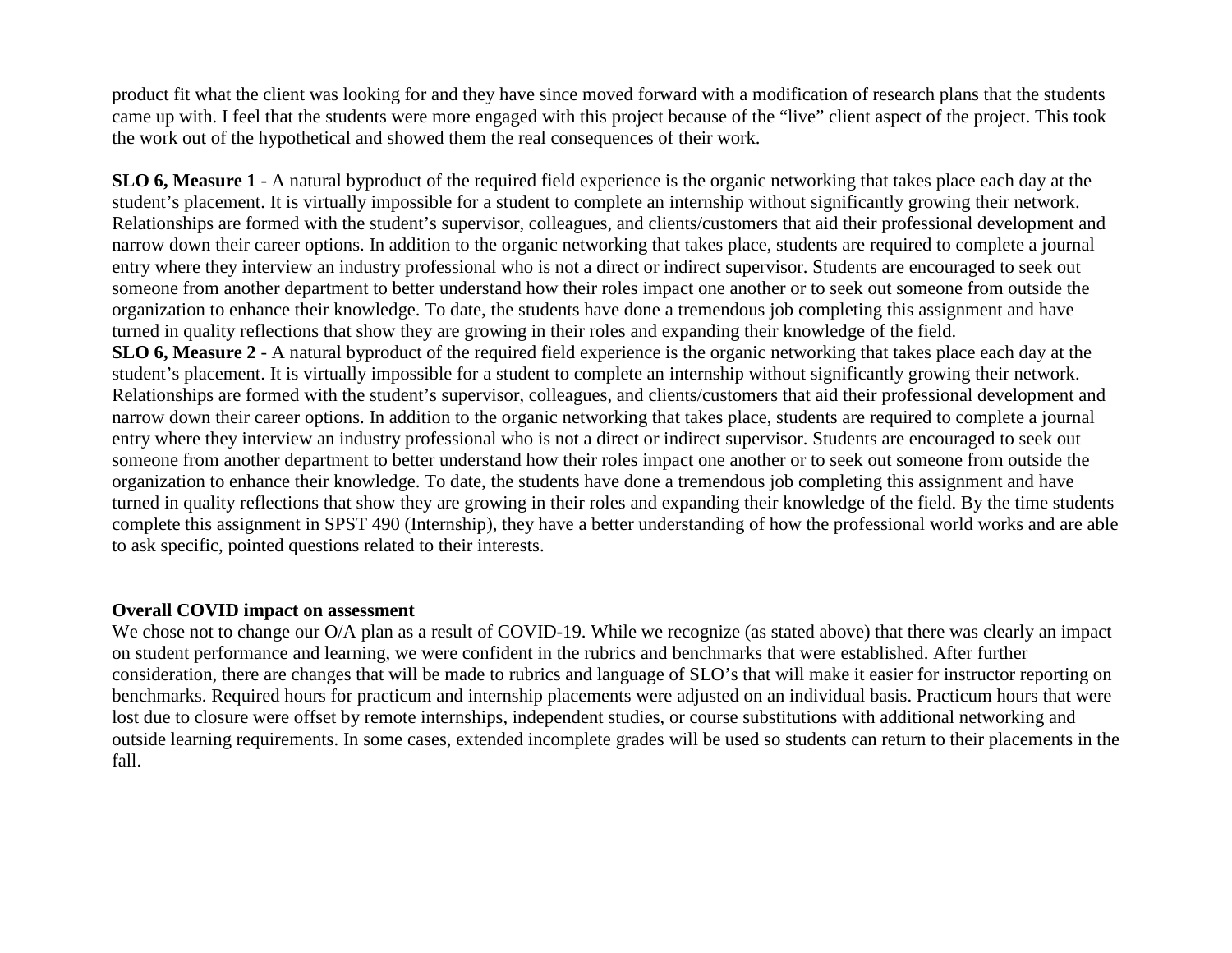### **2020-21 Operational Effectiveness Goals – Assessment Data**

| OEG and Measurement Tool                                                                    | Identify the Benchmark                                                                                                                                                                                                                                                                                                                                                         | Data Summary                                                                                                                                                                                                                                                                                                               | <b>Assessment Results</b><br><b>DNM</b><br>1.<br>2.<br>МE<br>EE<br>3.<br>$\overline{4}$ .<br>Insufficient data |  |
|---------------------------------------------------------------------------------------------|--------------------------------------------------------------------------------------------------------------------------------------------------------------------------------------------------------------------------------------------------------------------------------------------------------------------------------------------------------------------------------|----------------------------------------------------------------------------------------------------------------------------------------------------------------------------------------------------------------------------------------------------------------------------------------------------------------------------|----------------------------------------------------------------------------------------------------------------|--|
|                                                                                             | OEG 1: Bring current industry practices into the classroom.                                                                                                                                                                                                                                                                                                                    |                                                                                                                                                                                                                                                                                                                            |                                                                                                                |  |
| Measure 1: Guest speakers,<br>alumni, practitioner, consultant<br>involvement in classrooms | 30 times per academic year, current students<br>will have a change to engage with industry<br>practitioners                                                                                                                                                                                                                                                                    | Between both semesters, there were at least 41 industry<br>practitioners brought into classes, evaluative events, or speaking<br>engagements.                                                                                                                                                                              | $\rm{EE}$                                                                                                      |  |
| OEG 2: Strive to maintain connections and support to graduates of our program.              |                                                                                                                                                                                                                                                                                                                                                                                |                                                                                                                                                                                                                                                                                                                            |                                                                                                                |  |
| Measure 1: Maintain electronic<br>communication with alumni<br>groups                       | At least four posts per month will be made<br>collectively through our social media outlets:<br>Twitter<br>$\bullet$<br>Instagram<br>$\bullet$<br>Snapchat<br>YouTube channel<br>$\bullet$<br>State of the Union letter (2/year)                                                                                                                                               | 5/12 months included at least four posts during AY 2020-21                                                                                                                                                                                                                                                                 | <b>DNM</b>                                                                                                     |  |
| Measure 2: Create mechanisms<br>for alumni involvements                                     | Host one event per year that is available and<br>inclusive of SJFC alumni                                                                                                                                                                                                                                                                                                      | Many of the guest speakers that we had this academic year were<br>advertised on Twitter and Instagram offering the opportunity for<br>alumni to engage. With all engagements happening over Zoom<br>it made it easy for past and present students to join. Several of<br>the speakers featured were alumni of the program. | MЕ                                                                                                             |  |
| OEG 3: Have faculty that are engaged in the sport management industry and/or academia.      |                                                                                                                                                                                                                                                                                                                                                                                |                                                                                                                                                                                                                                                                                                                            |                                                                                                                |  |
| Measure 1: Faculty activity                                                                 | All faculty will attend at least one sport<br>5/5 faculty members were either engaged as an industry<br>consultant or attended a conference during the 2020-21<br>conference or engage as an industry<br>academic year. In addition 6 of our part-time instructors were<br>consultant at least once per academic year<br>also engaged in this manner during the academic year. |                                                                                                                                                                                                                                                                                                                            | <b>ME</b>                                                                                                      |  |
| OEG 4: Provide mechanisms for students to graduate in a timely manner.                      |                                                                                                                                                                                                                                                                                                                                                                                |                                                                                                                                                                                                                                                                                                                            |                                                                                                                |  |
| Measure 1: UAchieve planning                                                                | At least 75% of sophomore-senior students<br>will have a course progression plan in<br><b>UAchieve</b>                                                                                                                                                                                                                                                                         | Currently only 67% of our majors have a long range plan in<br><b>DNM</b><br>UAchieve.                                                                                                                                                                                                                                      |                                                                                                                |  |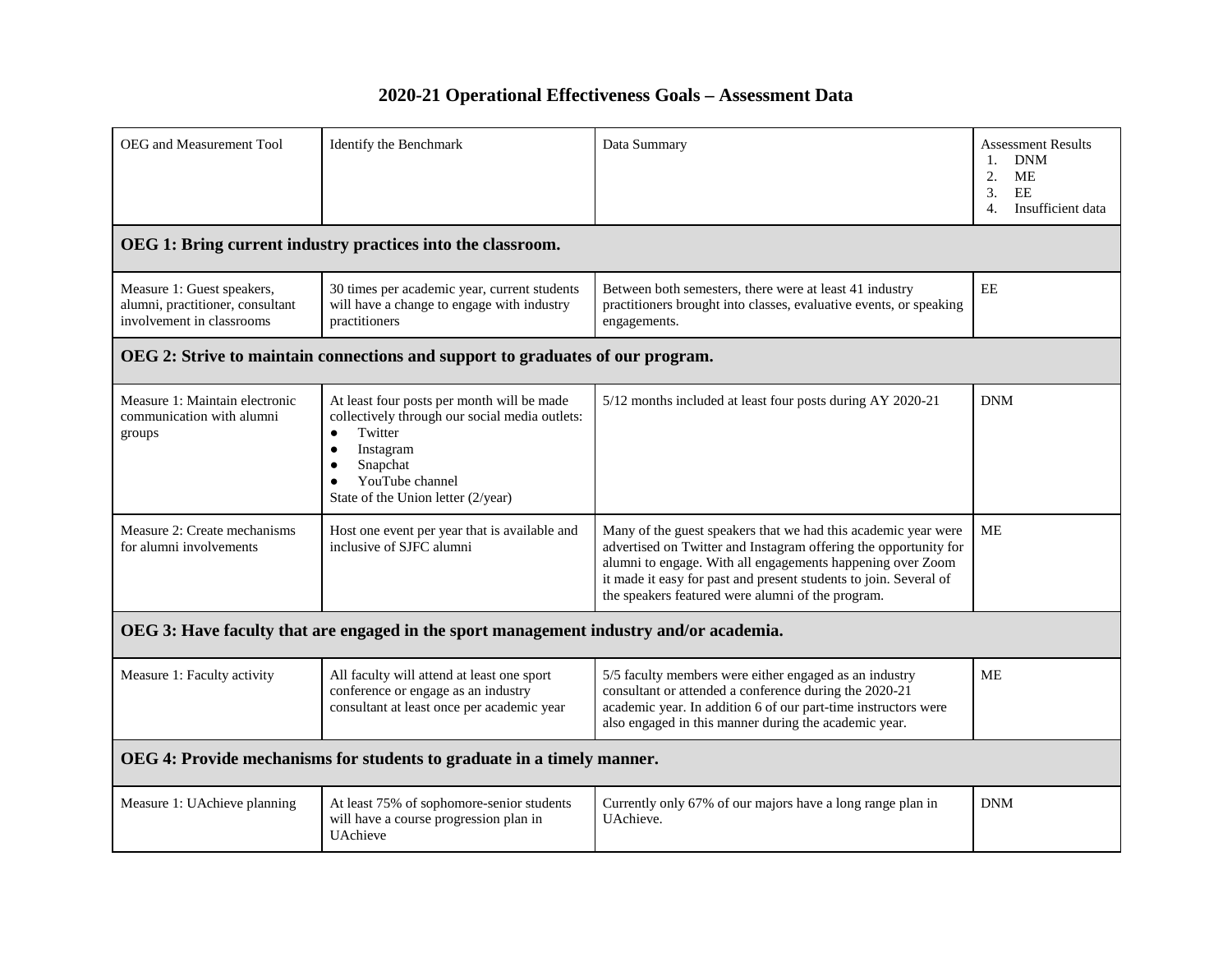| Measure 2: Course scheduling                                 | All required courses are offered at least once<br>per year. Ten separate electives (seven that<br>are distinct) are offered through an academic<br>year. | All required courses were offered at least once each semester<br>and we had 15 total elective courses offered with only one<br>course repeated from fall to spring semester. Three of these<br>electives were brand new courses that had never been offered<br>before                                                                                                                                                                                                                                                                         | EE |  |  |
|--------------------------------------------------------------|----------------------------------------------------------------------------------------------------------------------------------------------------------|-----------------------------------------------------------------------------------------------------------------------------------------------------------------------------------------------------------------------------------------------------------------------------------------------------------------------------------------------------------------------------------------------------------------------------------------------------------------------------------------------------------------------------------------------|----|--|--|
| OEG 5: Engage students in the development of their education |                                                                                                                                                          |                                                                                                                                                                                                                                                                                                                                                                                                                                                                                                                                               |    |  |  |
| Measure 1: Student opportunities<br>for engagement           | Provide students at least two opportunities<br>per academic year to provide feedback and<br>engage in various aspects of their education.                | SPST 140, one of our new electives, used a separate evaluation<br>form for students to be able to provide feedback on the course.<br>During SPST 421: Capstone, the instructor facilitated dialogue<br>with graduating seniors about their educational experiences.<br>Additionally, SPST 105 offers both mid-semester and end of<br>semester anonymous feedback and reflection on assignments in<br>the course.<br>All students have an opportunity to provide feedback during the<br>two formal advising meetings during the academic year. | EE |  |  |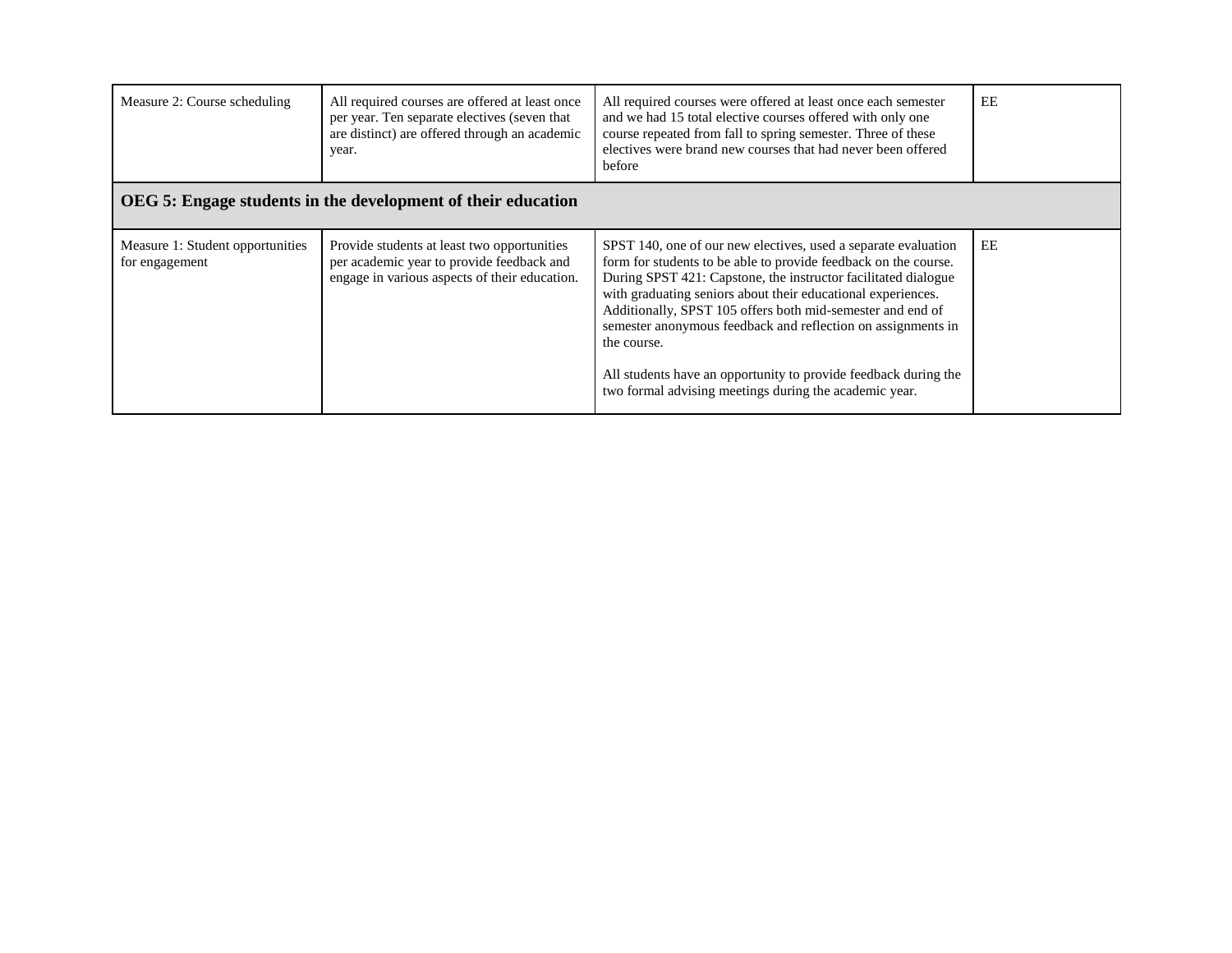**OEG 1, Measure 1 -** This is an area where we continue to exceed expectations. The opportunities we provide to students to engage with industry professionals is one that is consistently mentioned when asking about aspects of our program that are valued by students. We know that even if faculty and industry professionals are sharing the same message, students are more likely to listen and believe it when it comes from those professionals. It is therefore in the best interest of everyone that we continue to excel in this area.

**OEG 2, Measure 1 -** With this year being a COVID year where almost everything related to teaching and learning changed, this was an area that was one of the first to drop off the "to-do" list. Instructors and students who would have contributed to these did not have the bandwidth to continue as they normally would. Additionally, as many of the posts during a regular year highlight student work in practicum and internships without that as deliverable content, it was more difficult to meet this OEG. We are confident that moving forward in the next academic year we will be able to meet this benchmark.

**OEG 2, Measure 2 -** This is one area where the silver lining of COVID made a difference. Because everything was done via Zoom, more people had flexibility in scheduling and attendance. While we understand that this will not always be the case moving forward, we learned some engagement strategies that may be more cost-effective while still offering engagement opportunities.

**OEG 3, Measure 1** - Despite the inability to travel to conferences, virtual conferences were attended by faculty members. Three faculty members were at the forefront of work establishing and standing up a new soccer franchise in Rochester, Flower City Union. During this work, they were able to bring students into the industry and provided unique opportunities for both populations to gain greater insider access and work than is normally possible. We continue to have the majority of our adjunct faculty be working industry professionals allowing current trends to be reflected in the classroom.

**OEG 4, Measure 1 -** In assessing this, we realized that many people had navigated away from UAchieve since we updated our curriculum. The registrar's office that controls the system was delayed in adding new courses and updating required courses. For this reason, the software was less effective. Some faculty moved to a different shared document to plan with students. This shift has been reflected in our updated OEG plan for next year. We hope that the UAchieve platform will be fixed by the start of fall 2021 semester.

**OEG 4, Measure 2 -** We continue to provide pathways for students to graduate on time. The inclusion of new electives brings timely industry practices and issues to the students who would otherwise not be exposed. We anticipate some challenges in this moving forward due to a sabbatical and retirement of one faculty member in the next academic year, but we hope the availability of our new visiting professor will mitigate the impact of this.

**OEG 5, Measure 1 -** We continue to partner with students in their education. As a small teaching-focused institution, this is a hallmark of our school and our program specifically. Each faculty member works hard to show students their options and provide them the support they need to make their educational decisions. By offering feedback in multiple ways from multiple instructors, we hope to be minimizing the communication barriers that some students may feel towards specific department members.